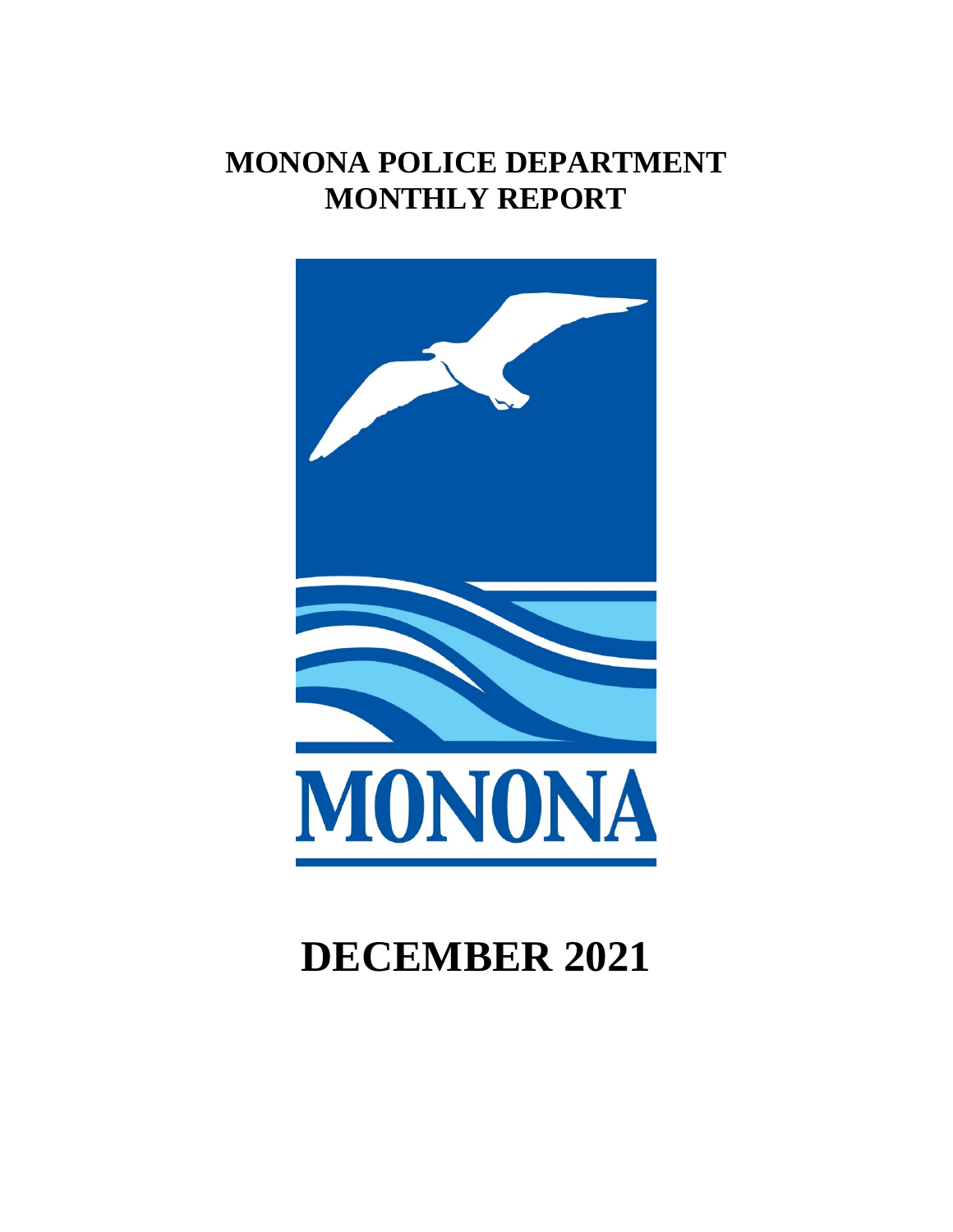#### **OPERATIONS DIVISION**

In December of 2021, the Operations Division handled 39 vehicle crashes and issued 46 traffic warnings, 29 traffic citations, and 13 parking tickets. Our calls total for December was 841 calls for service.

#### **Training**

All Officers and Dispatchers attended a 3.5-hour *Badge of Equity* Training put on by Gloria Reyes of Reyes Public Safety and a 3.5-hour *Trauma Informed Care* training put on by Tamra Oman of Hope Road.

All Officers attended an 8 hour December In-Service training which included 4 hours of Active Shooter Incident Management (ASIM) training as well as some firearms training.

School Resource Officer Luke Wunsch attended the following webinars in December:

- The Mass Shooting Contagion Dilemma 1 hour
- Utilizing Therapy dogs on Campus 1 hour
- Public Information Sharing During Critical Incidents 1 hour
- Situational Awareness: Scenario Training and Development 1 hour
- Keeping Students & Staff Safe in an Increasingly Charged Environment-1 hour
- Abuse, Neglect, and Anger and Suicidal Behavior 1 hour

#### **Security Checks**

Officers performed 16 security checks in the month of December. A security check is when an Officer goes into a business and walks around to meet with staff to discuss any problems that the businesses are aware of. This also serves as a deterrent for theft. For the overnight shift, this entails checking the perimeter of the business and pulling on doors to make sure the businesses are secure.

# **Retail Thefts**

There were 34 retail theft cases in December, up quite a few from the 21 cases in November. Around 40 cases are typical in a month. These cases can be time consuming if the suspect flees and follow-up outside the City is necessary.

# **Use of Force Incidents**

On December 2<sup>nd</sup>, 2021 at 5:37 p.m. an officer attempted to stop a vehicle where the driver had a felony warrant and was wanted for a domestic incident the prior night. Our officer pursued the vehicle as a tire deflation device was set up. The suspect vehicle struck the tire deflation device and continued to flee as the front tires shredded off. Wisconsin State Patrol assisted and eventually the vehicle stopped. A High Risk apprehension was done on the driver. Dane County Deputies attested the male on a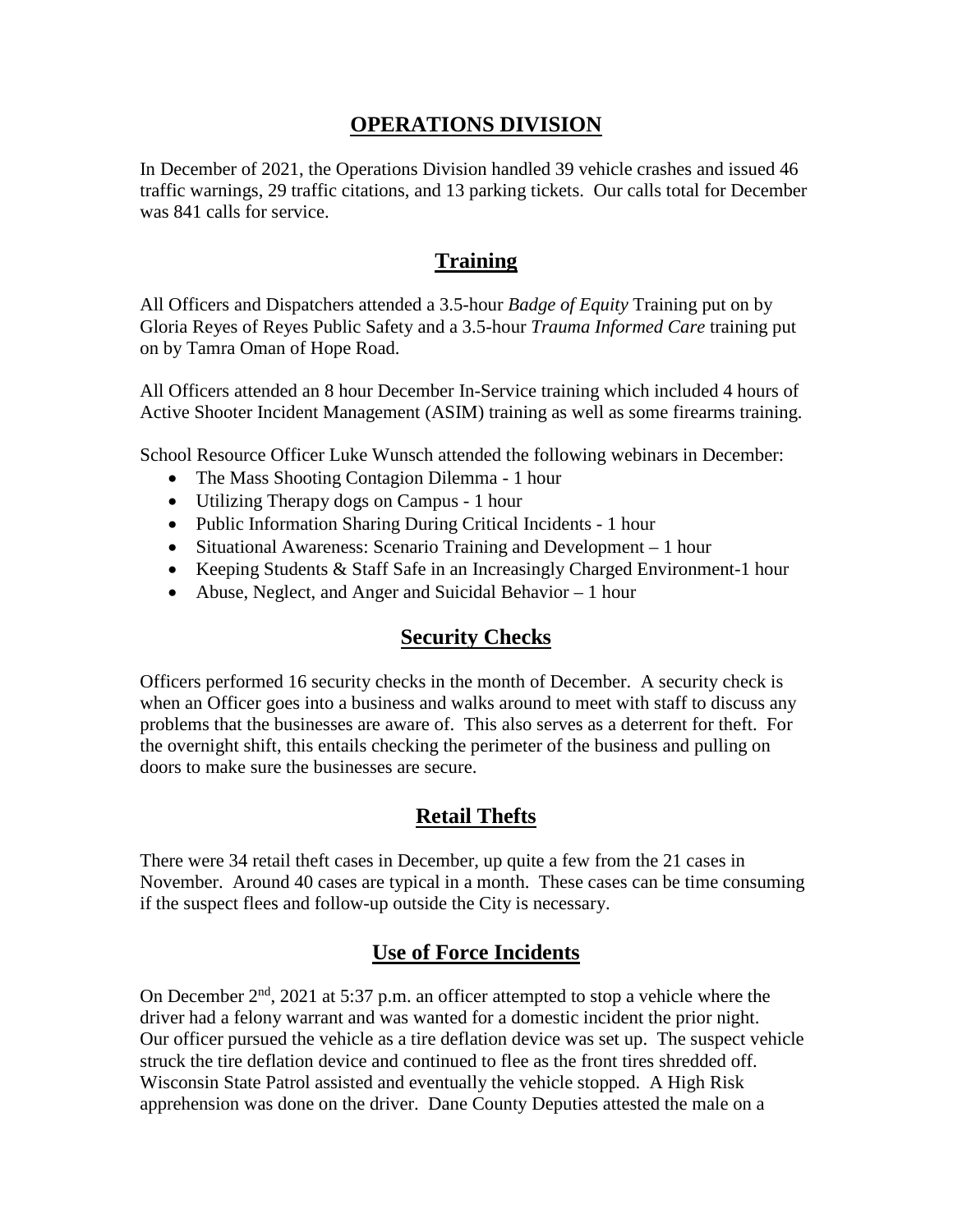Department of Corrections warrant, and we referred charges for felony eluding to the DA's Office. (MO21-10518) M/B 27 years old.

On December  $29<sup>th</sup>$ ,  $2021$  at 11:32 a.m. an officer responded to a retail theft in progress. As the suspect left, the officer attempted a traffic stop but the suspect fled at high speeds. The pursuit was terminated. The officer located the suspect vehicle in a nearby driveway and attempted to stop it again but it then drove through the lawn and fled again. The Officer traveled at normal speed in the last direction of travel and found that the suspect had struck a tree, leaving vehicle parts behind, but it continued on. Our Detective put out a surveillance photo of the driver and she was positively identified by her Probation & Parole Agent. The vehicle was found the next day having struck another tree, this time the suspect left the vehicle behind and it was towed from the scene by a Deputy. The driver remains at large. (MO21-11234) F/W 40 years old.

# **Citizen Complaints**

There were no complaints in December.

# **1st Shift Monthly Report** (Highlighted events)

On December  $5<sup>th</sup>$ , 2021, at 12:25 p.m. an officer was dispatched to a cold scene burglary. Someone cut the lock off a storage unit in a common apartment basement and stole numerous tools. A surveillance video showed the suspect and vehicle the suspect had. A suspect was located on December  $26<sup>th</sup>$  in that same stolen vehicle and was arrested for operating a motor vehicle without owner's consent. The passenger in that car pawned tools recently, but the owner did not have serial numbers for the tools and we did not end up with enough proof to arrest the passenger for the burglary incident. (MO21-10592).

On December  $6<sup>th</sup>$ , a 74-year-old woman was scammed out of \$1,500 for a fake home repair by two men who claimed to be from a company that installed lightning rods on her roof. The men stated they were there for an inspection and found \$5,200 worth of damage, and the homeowner didn't have that amount of money on hand, but issued an initial check for \$1,500. Fortunately, the check was written to the actual name of one of the criminals, and the phone number used on the fake invoice came back in our records system to the second criminal. Hearing of the crime, the original company that installed the rods inspected the roof again and advised our Detective that the criminals did \$1,245 worth of damage to the roof. Charges were referred to the District Attorney's Office for Theft from an Elderly Person, Criminal Damage to Property, and five counts of Felony Bail Jumping. (MO21-10612)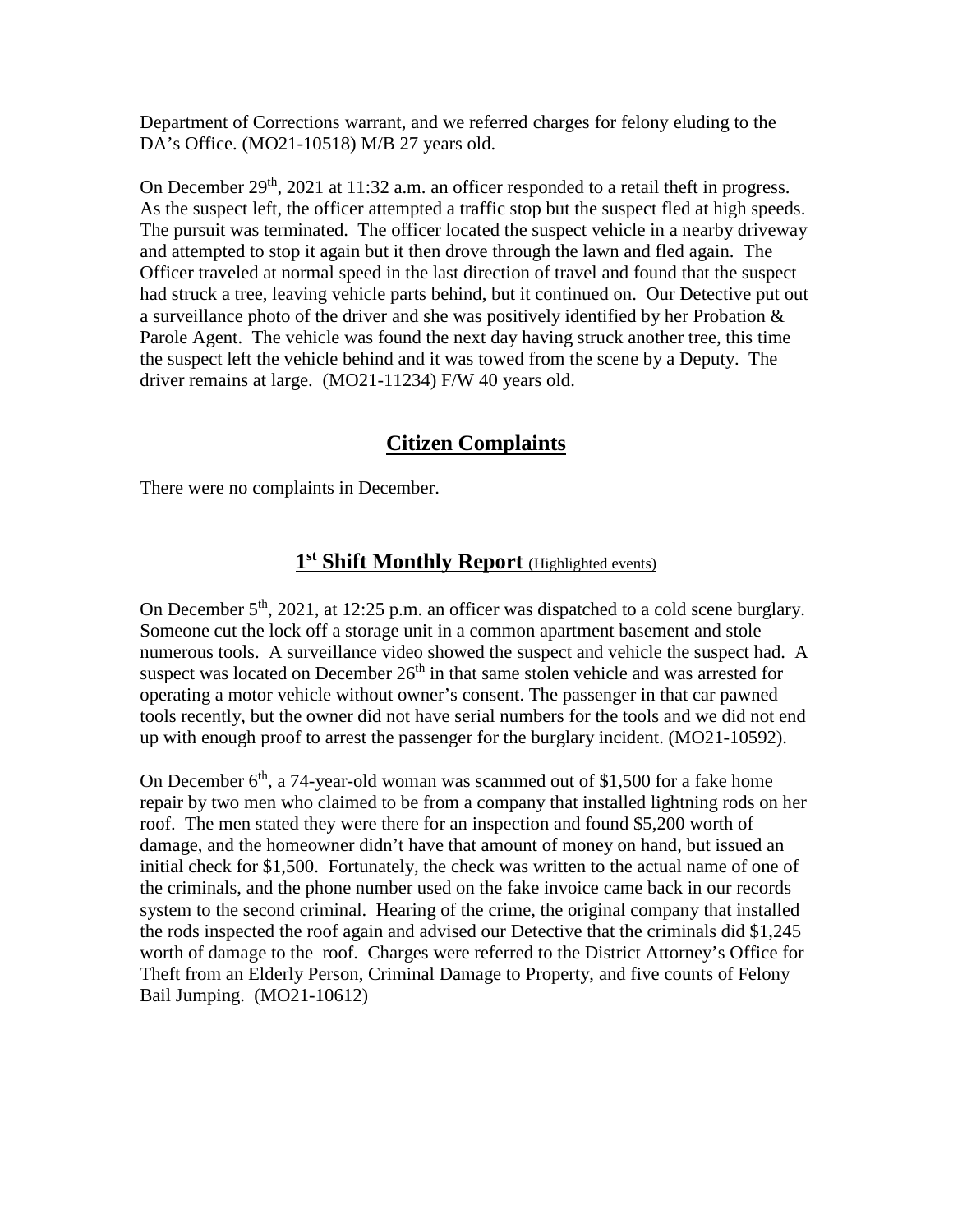# **Officer Overtime Analysis**

| 2021                                                 | JUL<br><b>Hrs</b>        | <b>AUG</b><br>Hrs        | <b>SEPT</b><br><b>Hrs</b> | <b>OCT</b><br>Hrs        | <b>NOV</b><br><b>Hrs</b> | <b>DEC</b><br><b>Hrs</b> | <b>TOTAL HRS</b><br>To Date | <b>APPROX</b><br>COST<br>To Date |
|------------------------------------------------------|--------------------------|--------------------------|---------------------------|--------------------------|--------------------------|--------------------------|-----------------------------|----------------------------------|
| TRAINING CONSORTIUM (In-Service)                     | $\overline{\phantom{a}}$ | $\overline{\phantom{a}}$ | 60                        | $\overline{\phantom{a}}$ | 8                        | 68                       | 248.5                       | \$13,824                         |
| TRAINING CONSORTIUM (Instructors for In-Service)     | $\overline{\phantom{a}}$ | $\overline{\phantom{a}}$ | 32                        | $\overline{\phantom{a}}$ | $\overline{\phantom{a}}$ |                          | 56.5                        | \$3,143                          |
| OTHER REQUIRED TRAINING (ECIR/Radar/CPR/K9)          | 24                       |                          |                           |                          |                          | 28                       | 163                         | \$9,068                          |
| OPTIONAL OFFICER TRAINING                            | $\overline{\phantom{a}}$ | $\overline{\phantom{a}}$ | $\overline{\phantom{a}}$  | 12                       | $\overline{\phantom{a}}$ | $\overline{\phantom{a}}$ | 45                          | \$2,503                          |
|                                                      |                          |                          |                           |                          |                          |                          |                             |                                  |
| <b>SICK LEAVE Coverage</b>                           | 24                       | 41.5                     | 42                        | 28                       | 42                       | 76                       | 359.5                       | \$19,999                         |
| <b>VACATION Coverage</b>                             | 90                       | 56                       | 30.5                      | 60                       | 106.5                    | 56                       | 575                         | \$31,987                         |
| <b>FLOATING HOLIDAY Coverage</b>                     | $\overline{4}$           | 12                       | $\overline{4}$            | 24                       | 12                       | 32                       | 132                         | \$7,343                          |
| FMLA Coverage (Work injury, baby leave, etc)         | 72                       | 8                        | 56                        | 31                       | 8                        | $\overline{\phantom{0}}$ | 199                         | \$11,070                         |
|                                                      |                          |                          |                           |                          |                          |                          |                             |                                  |
| <b>COURT</b>                                         | 8.5                      | $\overline{7}$           | 2.5                       | 13                       | 3                        | 19                       | 165.25                      | \$9,193                          |
|                                                      |                          |                          |                           |                          |                          |                          |                             |                                  |
| LATE/EARLY CALL or SERIOUS INCIDENT                  | 21.75                    | 15.25                    | 13                        | 14.5                     | 4.75                     | 21.25                    | 197                         | \$10,959                         |
| Special Event (Meeting, Parade, Festival, Drug Work) | 104                      | 39                       | 6.5                       | 61                       | 39.25                    | 12.5                     | 326.5                       | \$18,163                         |
| Mental Health Case                                   | 23.5                     | 2.5                      | 15                        | 34                       | 1.5                      | 6.5                      | 91.5                        | \$5,090                          |
|                                                      |                          |                          |                           |                          |                          |                          |                             |                                  |
| Officer Dispatch Coverage                            |                          |                          |                           |                          |                          |                          | 0                           | \$0                              |
|                                                      |                          |                          |                           |                          |                          |                          |                             |                                  |
| MG High School OT (Reimbursed)                       | $\overline{\phantom{a}}$ | 3.75                     | $\overline{4}$            | 13                       | 3                        | $\overline{\phantom{0}}$ | 23.75                       | \$1,321                          |
| <b>TRAFFIC GRANT (Reimbursed)</b>                    | 28                       | 24                       | 28                        | $\overline{\phantom{a}}$ | $\qquad \qquad$          |                          | 323.5                       | \$17,996                         |
| <b>TASK FORCE (Reimbursed)</b>                       | $\overline{\phantom{a}}$ | $\overline{\phantom{a}}$ | $\overline{\phantom{a}}$  | $\overline{\phantom{a}}$ | $\overline{\phantom{a}}$ | $\overline{\phantom{a}}$ | 0                           | \$0                              |
|                                                      |                          |                          |                           |                          |                          |                          |                             |                                  |
| <b>TOTAL HRS</b>                                     | 399.75                   | 209.00                   | 293.50                    | 290.50                   | 228.00                   | 319.25                   | 2906.00                     |                                  |
| Expense Per Month @ average OT rate \$55.63 / HR     | \$22,238                 | \$11,627                 | \$16,327                  | \$16,161                 | \$12,684                 | \$17,760                 |                             | \$161,661                        |

(Of interest to note, we were down 3 officers Jan-May and down two officers June-Dec so OT was higher this year than prior years.)

Lieutenant Curtis Wiegel is the Operations Commander and 1<sup>st</sup> shift patrol supervisor. He can be reached at [cwiegel@ci.monona.wi.us.](mailto:cwiegel@ci.monona.wi.us)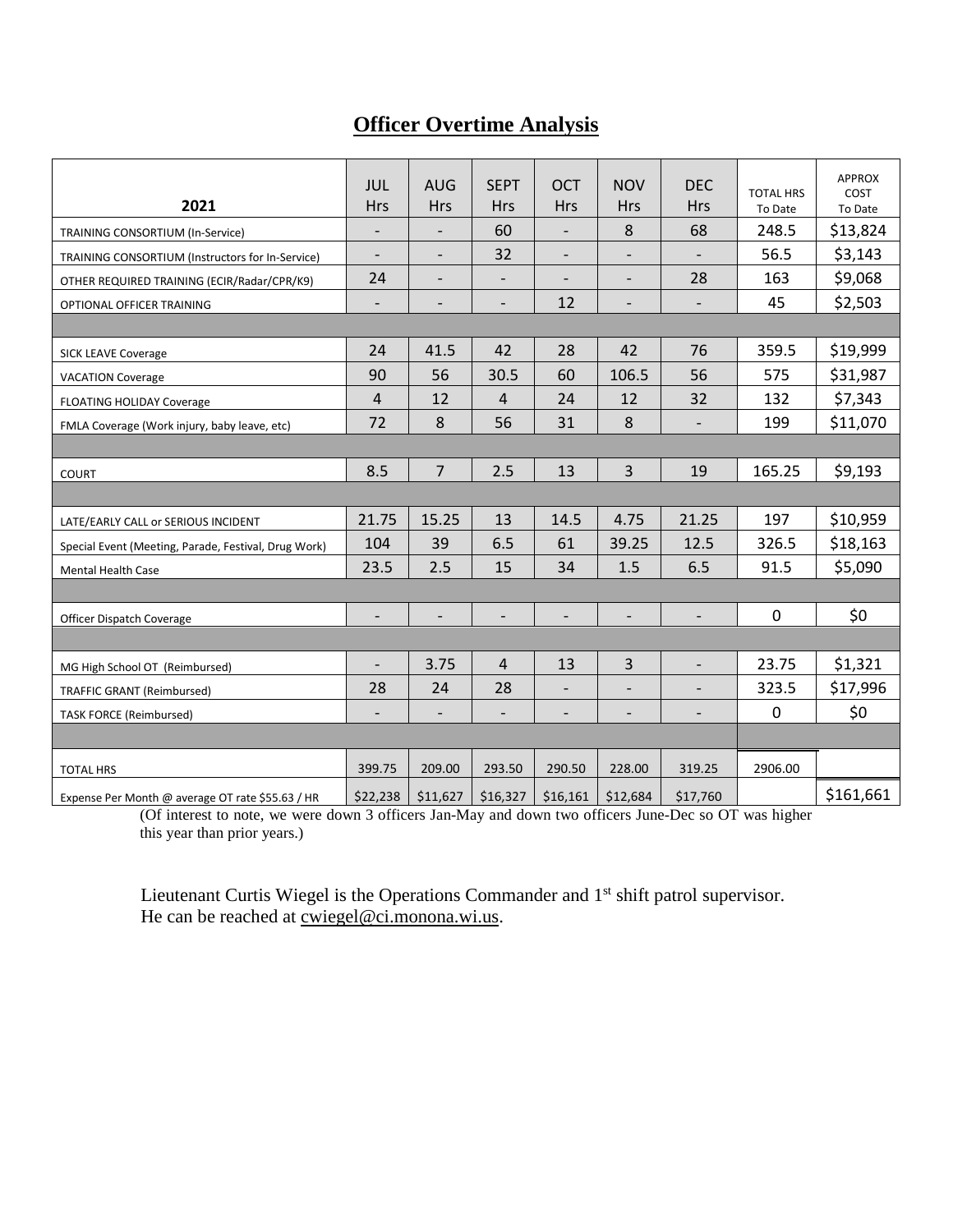# **2nd Shift Monthly Report**

Here is the second shift activity report for the month of December. Officers conducted 19 traffic stops. We handled 17 Retail Thefts, and 17 crashes.

The following are some of the cases second shift handled this month.

On December 22<sup>nd</sup>, 2021, officers responded to Wal-Mart for a theft of a purse. The victim left her purse in her cart while shopping. When she had her back turned from the cart the suspect walked by and took it. The suspect was positively identified after looking at the surveillance video. Officers attempted to track down the suspect but could not locate him. The suspect is out on bond for a previous felony charge, on probation, and has warrants for his arrest. Our charges were forwarded to the District Attorney's Office.

On December  $30<sup>th</sup>$ ,  $2021$ , Officers were sent to Wal-Mart for a juvenile subject walking through the store knocking items off the shelves. Officers made contact with the juvenile in the parking lot. Officers made contact with the juvenile's mother and he was released to a responsible party.

Sergeant Jeremy Winge is the 2nd shift patrol supervisor and can be contacted at: jwinge@ci.monona.wi.us

# **3rd Shift Monthly Report**

During the month of December, third shift officers conducted 36 traffic stops, resulting in 5 citations and 31 warnings. One motorist was arrested for operating while intoxicated. Officers investigated two accidents while responding to several disturbance calls.

On December  $4<sup>th</sup>$ , 2021 at 12:21 a.m. an officer made a traffic stop on a vehicle for unsafe lane deviation, along with traveling 35 mph in a 55 mph zone. The driver was arrested for OWI  $3<sup>rd</sup>$  offense, with a B.A.C. of .23. The operator was booked into jail on an active arrest warrant for failing to appear at jail for her  $2<sup>nd</sup>$  offense OWI sentencing.

On December  $7<sup>th</sup>$ , 2021 at 12:00 a.m., officers responded to a domestic disturbance on Schofield Street. A male at this residence was arrested for domestic battery, disorderly conduct and strangulation. He was transported to the Dane County Jail.

On December  $10^{th}$ , 2021 at 1:16 a.m., officers responded to HWY 12 near HWY 51 to assist Dane County Sheriff's Department with a vehicle pursuit. The suspect in this incident had rammed a squad car, and fought with deputies prior to fleeing from them. The vehicle came to a stop at HWY 12 and HWY 51 where the intoxicated driver again started fighting with police. Officers assisted with taking the suspect into custody.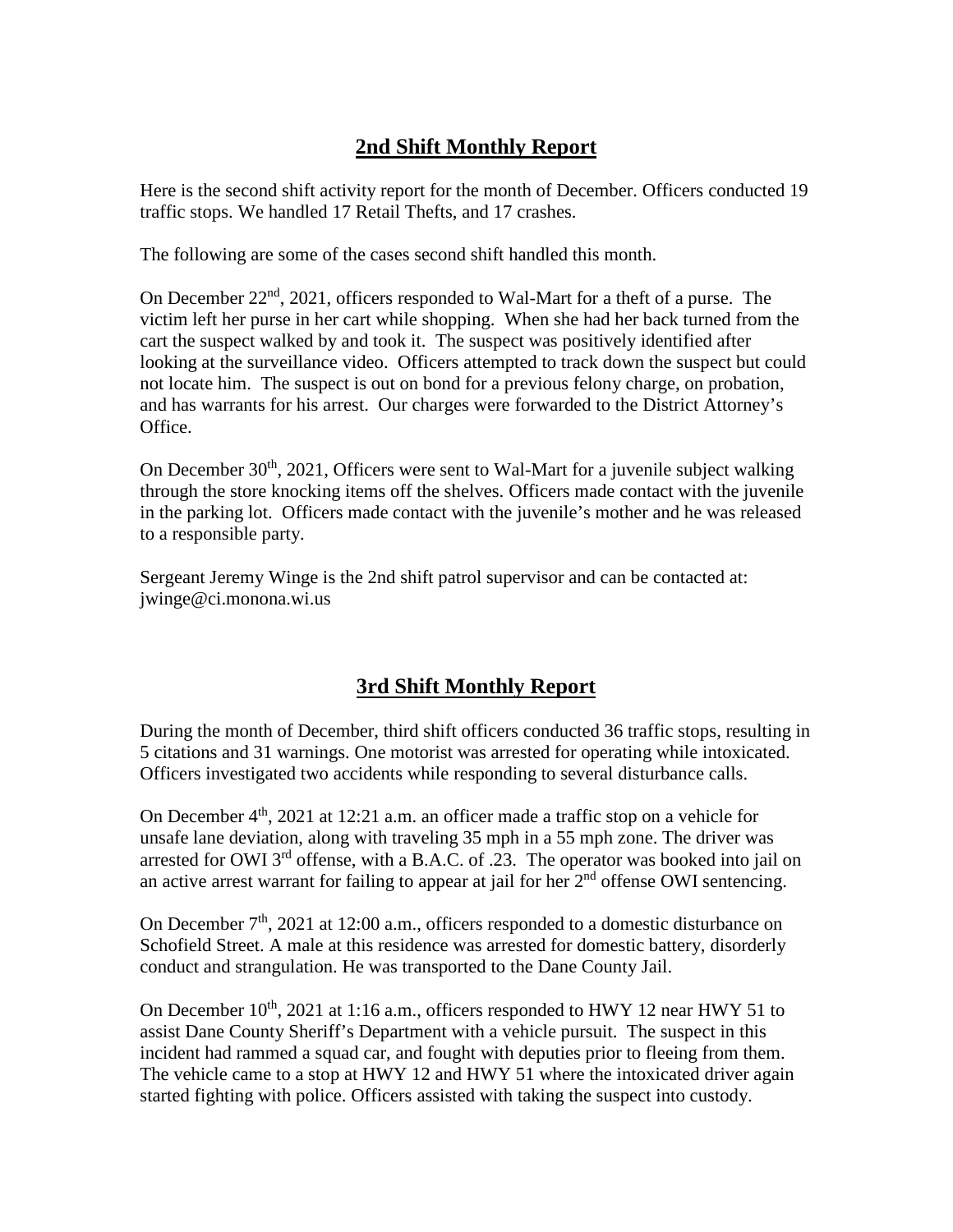On December  $12<sup>th</sup>$ , 2021 at 1:00 a.m., an officer attempted to make a traffic stop on a vehicle that was involved in an active burglary on Femrite Drive, in the City of Madison. The vehicle eluded officers who terminated the pursuit after the vehicle began to travel eastbound in the westbound lanes of HWY 12. The suspect remains at large.

On December  $16<sup>th</sup>$ , 2021 at 1:15 a.m. Officers responded to Country Inn & Suites for what was coded as a robbery. The investigation determined that as soon as the power went out due to high winds, a male suspect entered the hotel, jumped the counter and stole money from the cash register. The suspect fled in a vehicle prior to the clerk knowing that theft had occurred. The investigation is ongoing.

Sergeant Adam Nachreiner is  $3<sup>rd</sup>$  shift patrol supervisor and can be contacted at anachreiner@ci.monona.wi.us

# **Community Relations Officer December '21 Notable Activities**

\*Organized Shop with A Cop Program throughout December

12/15/21- Attended License Review Committee Hearing at Monona Public Library

12/21/21- Made multiple felony warrant arrest and recovered stolen property from multiple businesses

12/23/21- Provided toys to La Petite Academy from donations received from community members

12/24/22- Took Subject into Protective Custody reference a Chapter 51.15 Return and Transported to St. Mary's Hospital

\*Fielded/Shared Good Neighbor Project Concerns with Patrol throughout October

\*Continued to Update Emergency Key Holder Directory reference Monona Businesses

\*Reviewed License/Application Requests throughout December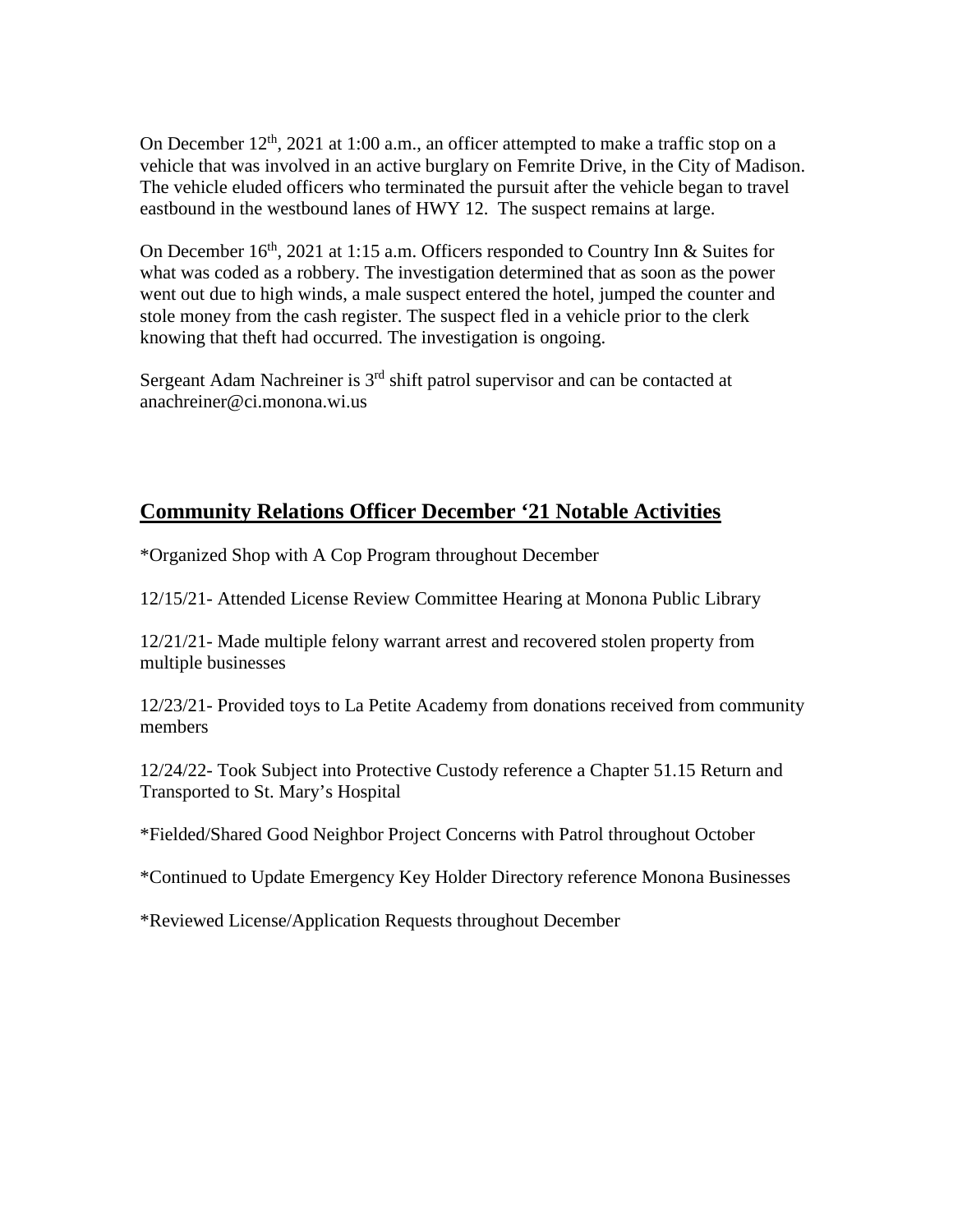# **INVESTIGATIVE DIVISION**

# **Detective Unit**

During the month of December 65 cases were reviewed for possible referral to the Investigative Division.

| Death Investigation<br>3<br>7<br>Fraud<br>Recovered Stolen Vehicle<br>1<br>34<br>Retail Theft<br>Robbery<br>1 |  |
|---------------------------------------------------------------------------------------------------------------|--|
|                                                                                                               |  |
|                                                                                                               |  |
|                                                                                                               |  |
|                                                                                                               |  |
|                                                                                                               |  |
| Sex Offense<br>1                                                                                              |  |
| $\mathcal{D}_{\mathcal{L}}$<br>Stolen Vehicle                                                                 |  |
| 14<br>Theft                                                                                                   |  |
| <b>Weapons Violation</b><br>2                                                                                 |  |

Members of the Investigative Unit were assigned to review and/or assist with many of the current and past incidents.

#### **Current Investigations**

#### **MO21-08707 – SEXUAL ASSAULT OF A CHILD**

A child disclosed repeated acts of sexual assault. Monona Detectives and CPS spoke to the victim. This is an ongoing investigation that is proceeding slowly.

#### **MO21-11234 – RETAIL THEFT/ELUDING**

A detective assisted patrol with a retail theft from a local store. The detective followed the suspect vehicle and attempted to stop it. The vehicle fled at a high rate of speed and the detective terminated the pursuit quickly. The female driver was later identified and charges are expected.

#### **MO21-10702 – SEXUAL ASSAULT**

An adult was drinking at a bar in downtown Madison, which led to a sexual encounter at an apartment in Monona. Multiple interviews were conducted and the case is still being investigated.

#### **MO21-11037 & MO19-15610 – MENTAL HEALTH INCIDENTS**

In 2019, a suspect showed up to a family home and he was displaying unstable behavior. He was placed into protective custody at the direction of Dane County Crisis. He was found to have a loaded gun, rubber gloves, and a bandana. An officer safety alert was shared on this subject due the circumstances involved in this case.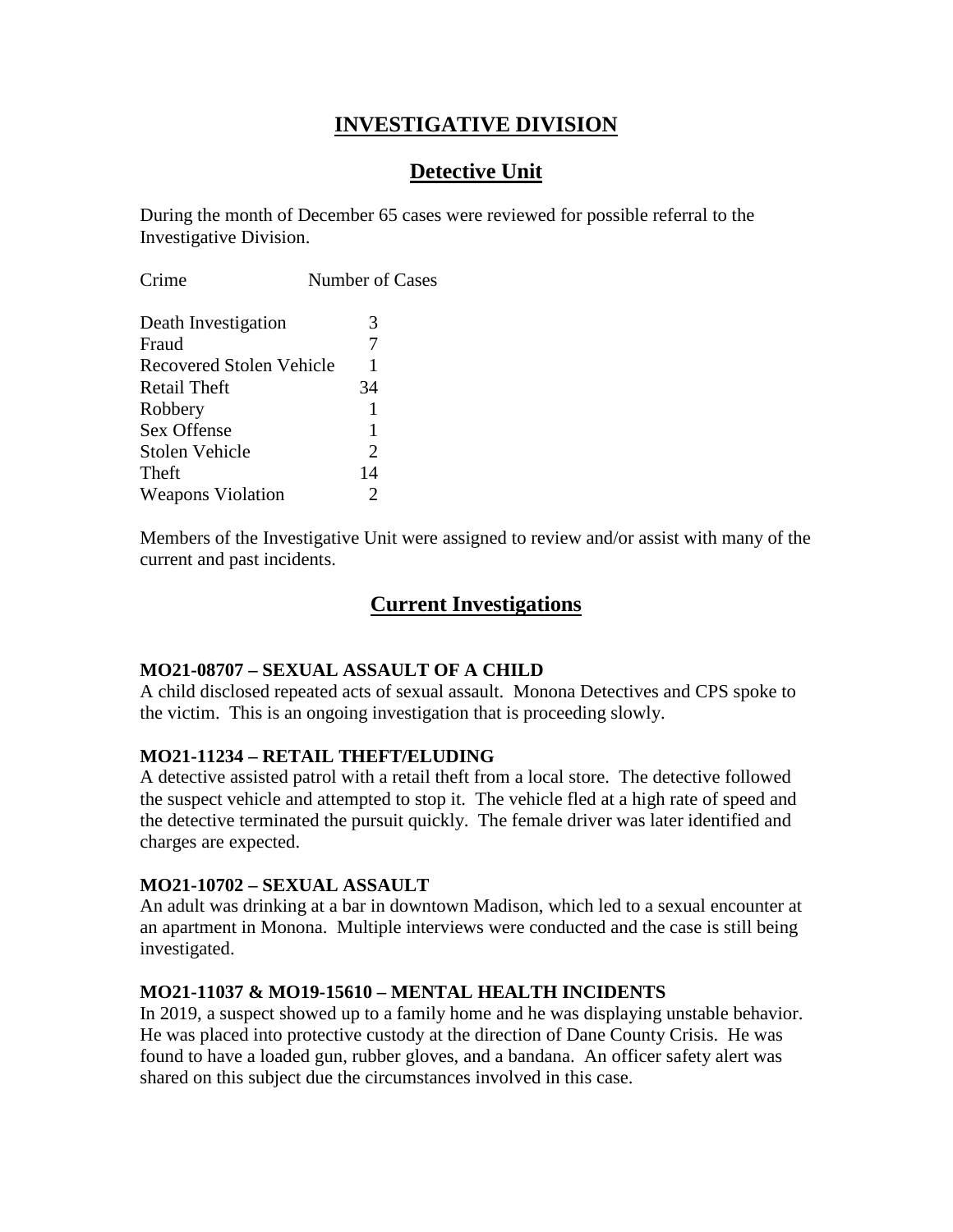#### **MO21-10483 – DEATH INVESTIGATION**

A death investigation was conducted in the 5000 block of Midmoor Road. The death originally appeared to be suspicious in nature, but was eventually ruled as a result of a medical incident. Two Medical Examiners responded to the scene and confirmed that there was no foul play.

#### **MO21-09701 - FRAUD**

This case is now a large-scale fraud that occurred at the Monona Walmart and several other Walmart stores in Wisconsin. The suspect was detained but then released pending a detective investigation. The suspect conducted 13 different transactions at the Monona store since August  $21<sup>st</sup>$ , using fake professionally made coupons. She paid a total of \$1054.07 for \$22,336.07 of merchandise. At this time, we will be filing 13 felonies against the suspect for her actions. A total of 4572 fake coupons were used with a loss of \$21,282.00.

#### **Other Activities**

Property Room management Municipal Court officer duties Detectives conducted background investigations for police officer applicants. Hosted and an auto theft initiative – Several arrests done by our department

If you have information to provide in these or other incidents, please contact: Det. Sgt. Ryan Losby can be contacted at [rlosby@ci.monona.wi.us](mailto:rlosby@ci.monona.wi.us) Det. Matthew Bomkamp can be contacted at [mbomkamp@ci.monona.wi.us](mailto:mbomkamp@ci.monona.wi.us)

# **School Resource Officer**

In the month of December, I had 23 "official" contacts with students. 73.9% of my contacts were initiated by students. I attended 8 hours of Police Department in-service and 13 hours of a campus safety summit, which discussed various topics. Some of which were school safety, situational awareness, mental health, threat assessments, and utilizing therapy dogs in schools.

#### **INCIDENTS OF NOTE:**

**December 6, 2021** – A high school student reported to the front office that someone told them to "enjoy your funeral" as they entered the school. The reporting student felt uneasy about the comment and did not know the person who made the comments. The suspect was walking out of the school with a backpack. I consulted with administration, identified the reporting party, interviewed them, and reviewed video. The suspect was identified as another student. Administration and I interviewed the student. We determined there was no legitimate threat to the school.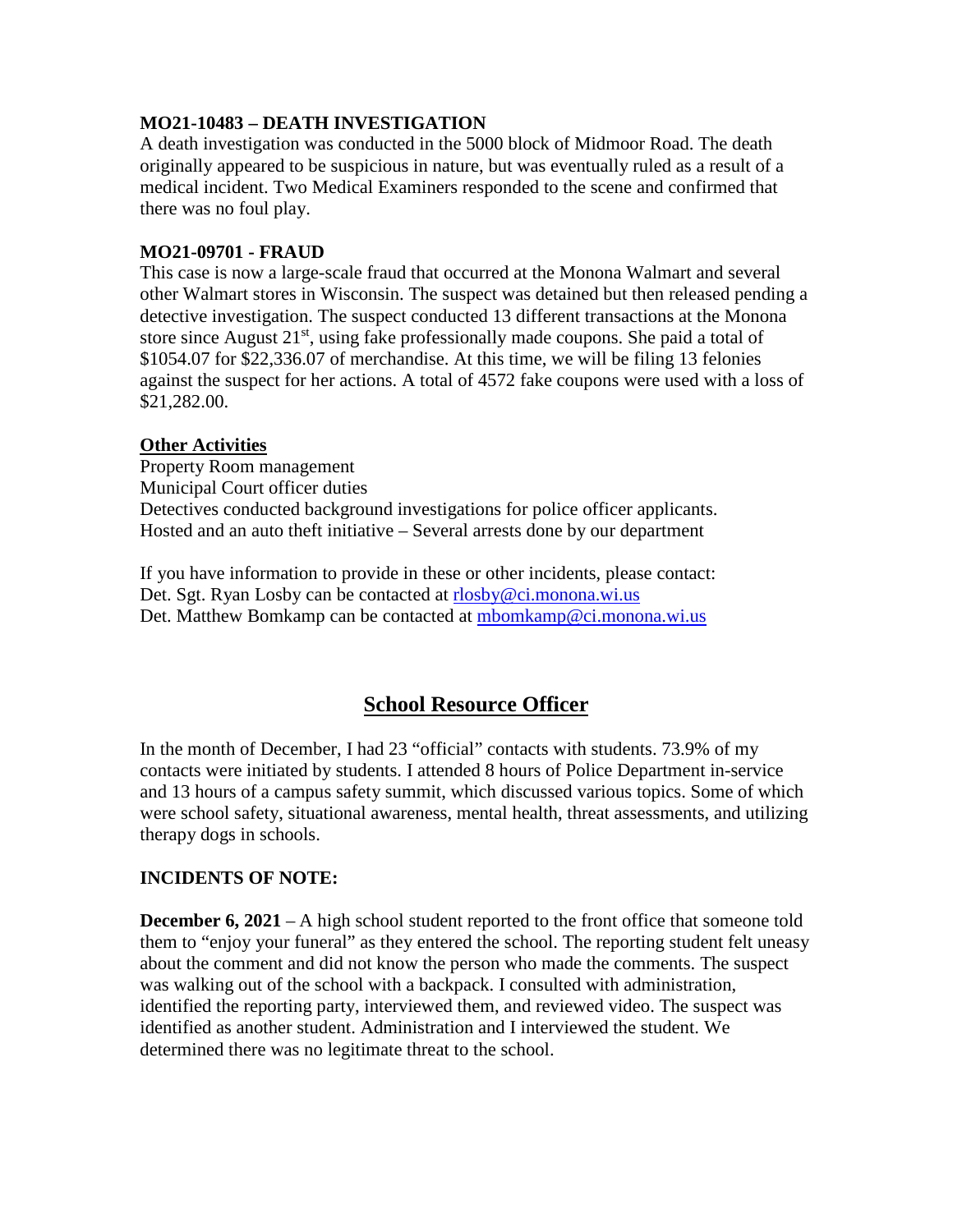**December 14, 2021** – A grandmother of a student at Winnequah Elementary called and wanted to report child neglect/abuse. The student lived with his father. Although it sounded like there was some child custody issues, I took the information and investigated. I spoke with school administration and the student's teacher. None of the information grandma provided appeared to be accurate. In fact, based on statements from the school, the father was very involved and communicated often with the school. I also informed the grandmother that police were in contact with the father about the son participating in Shop With a Cop. Grandmother was thankful for me following up on her concern and relaying the new information to her.

**December 17, 2021** – Tik Tok had a challenge where people were talking about school shootings and bombs going off in schools across America. Numerous students stayed home from school this day. Several students made reference to the challenge, but no threats were made to Monona schools.

**December 17, 2021** – High school administration reported someone damaged the water fountain on the third floor. I was requested to check the video to see if I could determine when it happened, and whom the suspect might be. I was able to locate the suspect on video, ripping off the locked cap, which also damaged the water fountain nozzle. I passed the information onto administration and they dealt with the issue internally.

Several students received consequences from the school for vaping and/or having vaping devices on their person.

Several thefts of electronics were reported and eventually recovered.

School Resource Officer Luke Wunsch can be contacted at [Lwunsch@ci.monona.wi.us](mailto:Lwunsch@ci.monona.wi.us)

# **Citation and Arrest Statistics**

During the month of December, the Monona Police issued numerous traffic citations, municipal ordinance (non-traffic) citations, parking citations and warnings. In addition, there were many referrals for charges. See the detail below.

| <b>Traffic Citations</b>             | 29           |
|--------------------------------------|--------------|
| <b>Municipal Ordinance Citations</b> | 13           |
| <b>Parking Citations</b>             | 13           |
| <b>Traffic Warnings</b>              | 46           |
| <b>Adult Arrests &amp; Referrals</b> | 19           |
| Juvenile Arrests & Referrals         | $\mathbf{0}$ |
| <b>Warrant Arrest</b>                | 8            |
| Eligible CRC Referrals               |              |

Each of the adult and juvenile arrests and referrals take at least an hour of the Dispatchers' time to complete the reports and intake paperwork for the Dane County